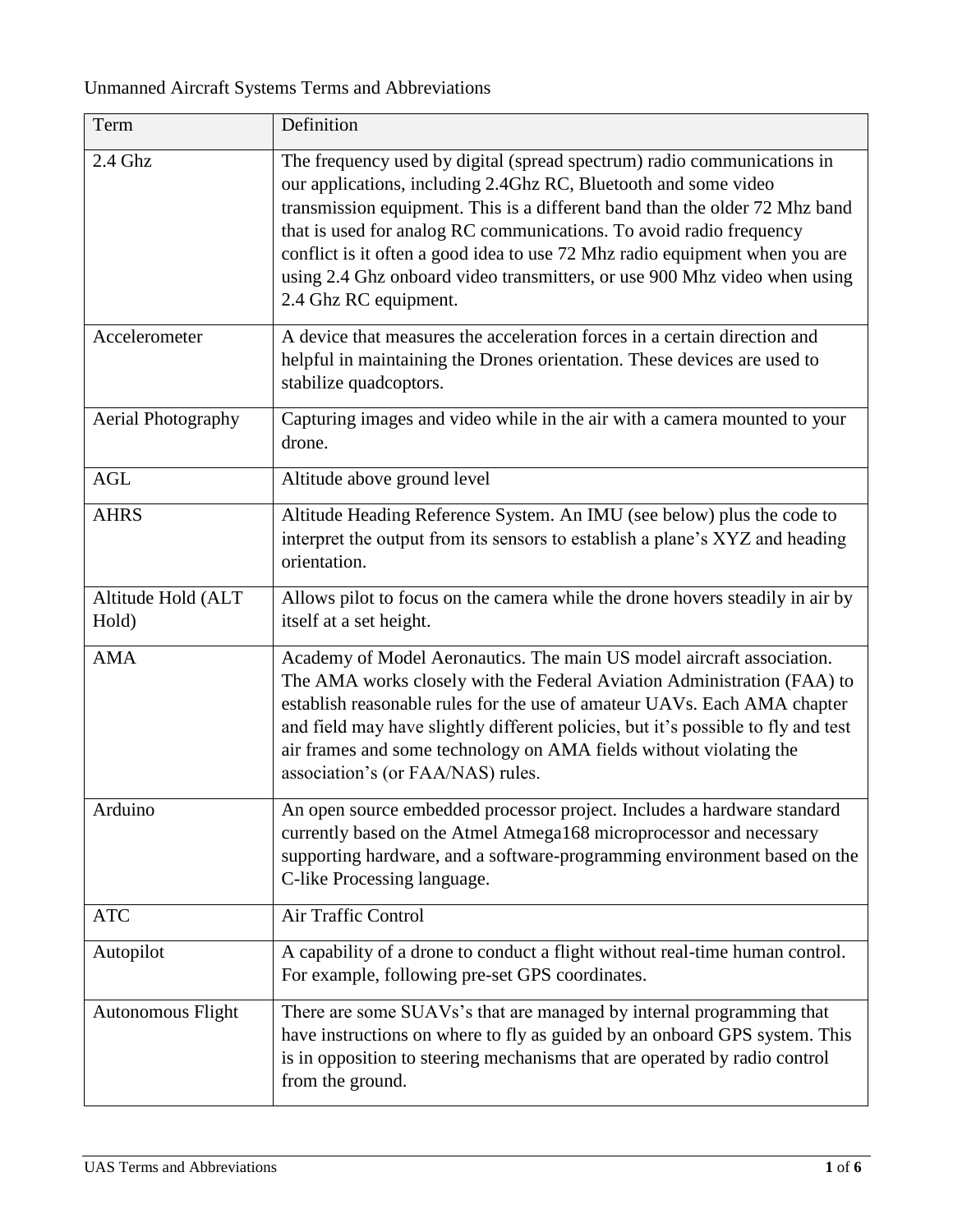| Term                                      | Definition                                                                                                                                                                                                                                                                                                         |
|-------------------------------------------|--------------------------------------------------------------------------------------------------------------------------------------------------------------------------------------------------------------------------------------------------------------------------------------------------------------------|
| Axis                                      | One plane of potential flight. Most quadcopters have at least 4 axis controls,<br>with 6+ being preferred.                                                                                                                                                                                                         |
| <b>Balanced Battery</b><br><b>Charger</b> | This is a charger or an internal system for Lipo batteries (or different<br>chemistries) which uses smart technology to charge multiple cells properly<br>that are located within the battery and balances them.                                                                                                   |
| <b>Barometric Pressure</b><br>Sensor      | This device used barometric readings to determine the altitude of the aircraft.<br>It can help drones to be able<br>to calculate their height above the ground, along with using combinations of                                                                                                                   |
|                                           | other sensors. (Enables Altitude Hold feature)                                                                                                                                                                                                                                                                     |
| <b>Bind</b>                               | The process of making the controller (Transmitter) communicate with the<br>quadcopter or the drone.                                                                                                                                                                                                                |
| <b>BNF</b>                                | Bind N Fly. The unit is ready to bind to your transmitter and fly.                                                                                                                                                                                                                                                 |
| <b>BLOS</b>                               | Beyond line of sight.                                                                                                                                                                                                                                                                                              |
| <b>Brushless Motor</b>                    | These motors have permanent magnets that rotate around a fixed armature,<br>which eliminates any problems that could be associated with connecting<br>current regarding a moving part. The brushless motors are much more<br>efficient and hardy than brushed motors.                                              |
| Camera gimbal                             | The holder of the camera used on drones. It can tilt and swerve, thanks to the<br>servos that power it.                                                                                                                                                                                                            |
| <b>COA</b>                                | Certificate of Authorization. A FAA approval for a UAV flight. See the<br>faa.gov web site for more details                                                                                                                                                                                                        |
| <b>Commercial Flight</b>                  | Flying a drone for money-making purposes.                                                                                                                                                                                                                                                                          |
| Controller                                | The handheld device that is used by the drone pilot that is used to control the<br>drone and the quadcopter. Controllers are also called transmitters.                                                                                                                                                             |
| Drone                                     | UAV capable of autonomous flight                                                                                                                                                                                                                                                                                   |
| <b>ESC</b>                                | Electronic Speed Control. Device to control the motor in an electric aircraft.<br>Serves as the connection between the main battery and the RC receiver.<br>Usually includes a BEC, or Battery Elimination Circuit, which provides<br>power for the RC system and other onboard electronics, such as an autopilot. |
| <b>FAA</b>                                | Federal Aviation Administration A United States Department of<br>Transportation Agency, with the authority to regulate and oversee all aspects<br>of American civil aviation.                                                                                                                                      |
| Firmware                                  | The software or sketch that is loaded into the non-volatile memory of<br>microprocessor based products. It is called 'firmware' because it stays in the                                                                                                                                                            |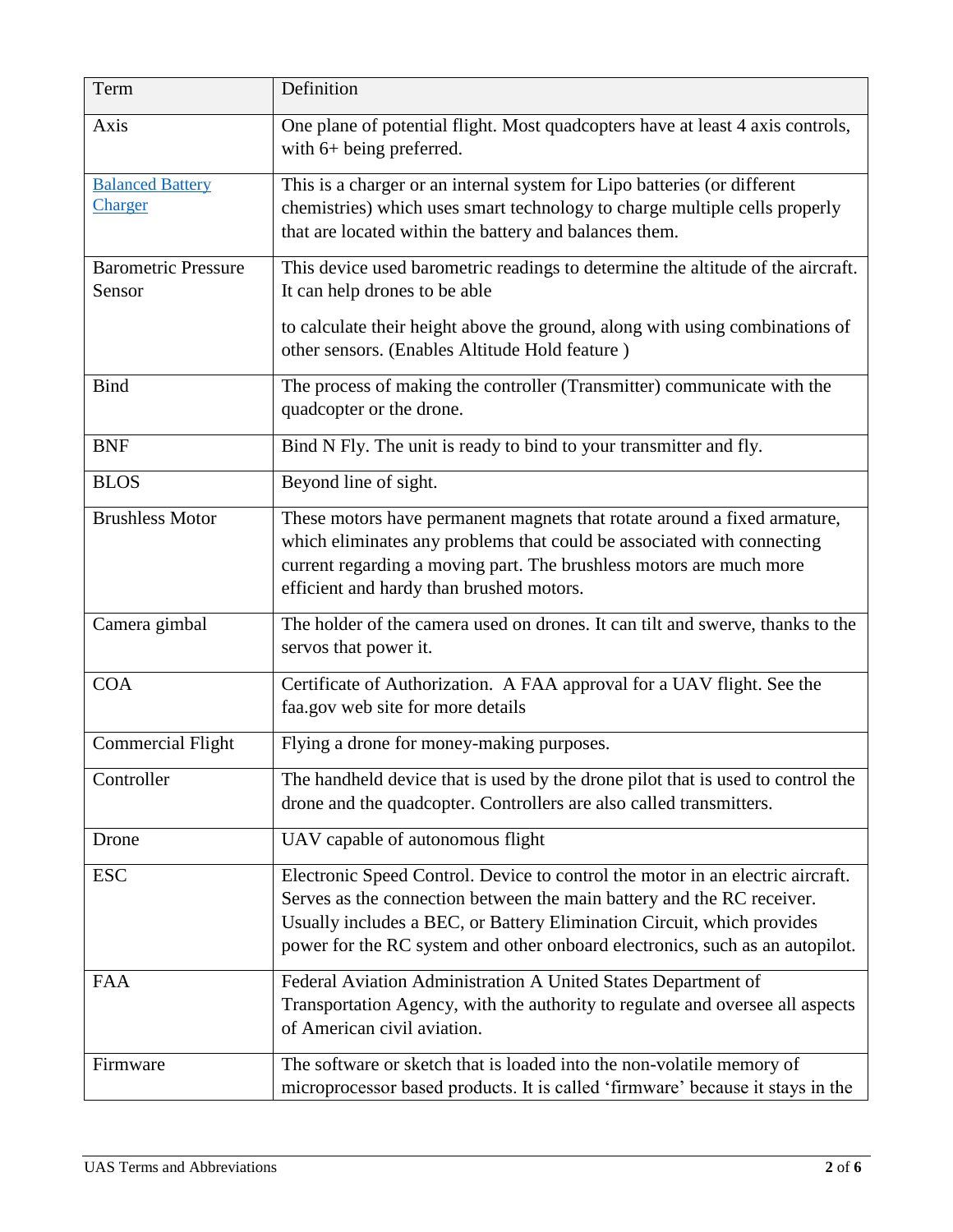| Term       | Definition                                                                                                                                                                                                                                                                                                                                                                                                                                                                                                                                  |
|------------|---------------------------------------------------------------------------------------------------------------------------------------------------------------------------------------------------------------------------------------------------------------------------------------------------------------------------------------------------------------------------------------------------------------------------------------------------------------------------------------------------------------------------------------------|
|            | non-volatile memory even if power is removed - thus 'non' - volatile. In the<br>case of the autopilots, it is the 'program' or application (App to smart phone<br>users) that determines what the auto pilot does, and how.                                                                                                                                                                                                                                                                                                                 |
| Fly Away   | Unintended flight outside of operational boundaries<br>(altitude/airspeed/lateral) as the result of a failure of the control element or<br>onboard systems, or both.                                                                                                                                                                                                                                                                                                                                                                        |
| <b>FPV</b> | First-person view. A technique that uses an onboard video camera and<br>wireless connection to the ground allow a pilot on the ground with video<br>goggles to fly with a cockpit view.                                                                                                                                                                                                                                                                                                                                                     |
| <b>GCS</b> | Ground Control Station. Software running on a computer on the ground that<br>receives telemetry information from an airborne UAV and displays its<br>progress and status, often including video and other sensor data. Can also be<br>used to transmit in-flight commands to the UAV.                                                                                                                                                                                                                                                       |
| <b>GPS</b> | Global Positioning System that is used to track the position of an object in<br>relation to the global spatial plane, track movement, or cause an airborne<br>vehicle such as a quadcoptor to hold position                                                                                                                                                                                                                                                                                                                                 |
| Gyroscope  | A gyroscope or gyro, measures the rate of rotation of the UAV and helps<br>keep the craft balanced correctly with respect to yaw, pitch and roll. Helps to<br>maintain the orientation of the quadcopter while in flight. In most cases,<br>quadcopters use a triple-axis gyroscope.                                                                                                                                                                                                                                                        |
| <b>IMU</b> | Inertial Measurement Unit: Usually has at least three accelerometers<br>(measuring the gravity vector in the x,y and z dimensions) and two gyros<br>(measuring rotation around the tilt and pitch axis). Neither are sufficient by<br>themselves, since accelerometers are thrown off by movement (ie, they are<br>"noisy" over short periods of time), while gyros drift over time. The data<br>from both types of sensors must be combined in software to determine true<br>aircraft attitude and movement to create an AHRS (see above). |
| <b>INS</b> | Inertial Navigation System. A way to calculate position based on an initial<br>GPS reading followed by readings from motion and speed sensors using<br>dead reckoning. Useful when GPS is not available or has temporarily lost its<br>signal.                                                                                                                                                                                                                                                                                              |
| <b>IOC</b> | intelligent orientation control - Usually, the forward direction of a flying<br>multi-rotor is the same as the nose direction. By using Intelligent Orientation<br>Control (IOC), wherever the nose points, the forward direction has nothing to<br>do with nose direction                                                                                                                                                                                                                                                                  |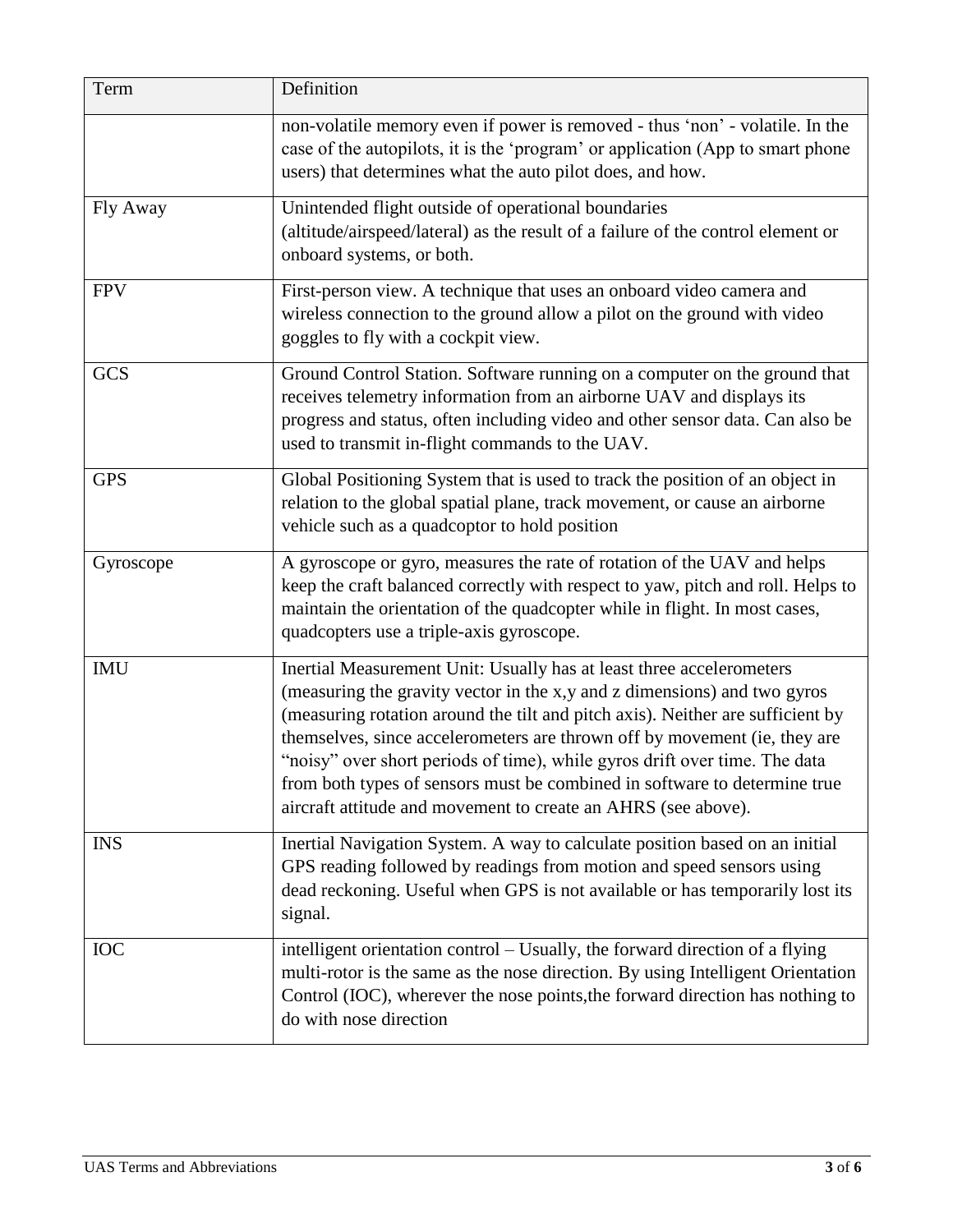| Term                | Definition                                                                                                                                                                                                                                 |
|---------------------|--------------------------------------------------------------------------------------------------------------------------------------------------------------------------------------------------------------------------------------------|
| Kalman Filter       | A relatively complicated algorithm that, in our applications, is primarily used<br>to combine accelerometer and gyro data to provide an accurate description of<br>aircraft attitude and movement in real time.                            |
| <b>LIPO</b>         | Lithium Polymer battery, aka LiPoly. Varients include Lithium Ion (Li-Ion)<br>battery. This battery chemistry offers more power and lighter weight than<br>NiMh and NiCad batteries.                                                       |
| LOS                 | Line of Sight. Refers to being able to see your drone from your operating<br>position with your naked eye. Your drone should always be within your line<br>of sight.                                                                       |
| <b>MAVLink</b>      | The Micro Air Vehicle communications protocol used by the Copter and<br>Plane line of autopilots                                                                                                                                           |
| <b>MAV</b>          | Micro Air Vehicle. A small UAV.                                                                                                                                                                                                            |
| No Fly Zone         | Areas where flying a drone is restricted by government regulations. Areas<br>where a drone could interfere with an airplane or record sensitive<br>information make up most of these areas.                                                |
| <b>OSD</b>          | On-screen display. A way to integrate data (often telemetry information) into<br>the real-time video stream the aircraft is sending to the ground.                                                                                         |
| Payload             | The amount of additional weight a drone is able to lift in addition to its own<br>weight and batteries. If you attach a camera and gimbal to your drone, the<br>combined weight is the payload.                                            |
| <b>PCB</b>          | Printed circuit board. In our use, a specialized board designed and "fabbed"<br>for a dedicated purpose, as opposed to a breadboard or prototype board,<br>which can be used and resused for many projects.                                |
| <b>PDB</b>          | Power Distribution Board. A board used in multicopters to distribute power<br>to multiple ESCs.                                                                                                                                            |
| <b>PIC</b>          | Pilot in Command. Refers to a FAA requirement that UAVs stay under a<br>pilot's direct control if they are flying under the recreational exemption to<br>COA approval.                                                                     |
| Pitch               | A measure which describes the flight angle along one axis, usually measured<br>from level in case of aerial vehicles.                                                                                                                      |
| POI                 | Point of Interest. Designates a spot that a UAV should keep a camera pointed<br>towards.                                                                                                                                                   |
| Pre Flight Planning | The activities conducted by the pilot and flight crew prior to takeoff to<br>ensure that the flight will be conducted safely and in accordance with all<br>applicable standards and regulations. The activity includes, but is not limited |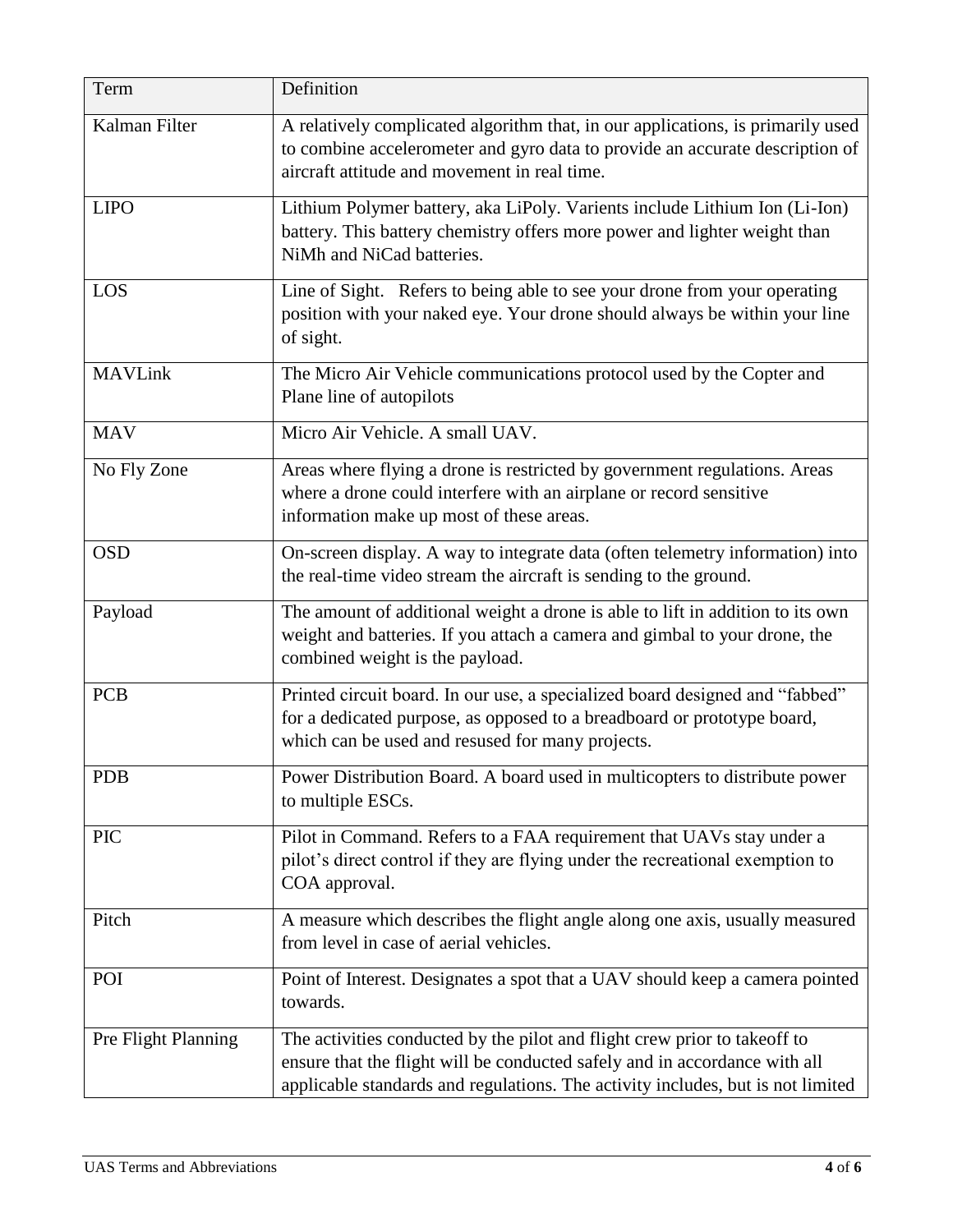| Term                    | Definition                                                                                                                                                                                                                                      |
|-------------------------|-------------------------------------------------------------------------------------------------------------------------------------------------------------------------------------------------------------------------------------------------|
|                         | to, such things as checking weather, route of flight, airspace, equipment<br>configuration, support personnel, terrain and communications requirements.                                                                                         |
| <b>PWM</b>              | Pulse Width Modulation. The square-wave signals used in RC control to<br>drive servos and speed controllers. There is one PWM signal for each<br>channel. The width varies from 1000 to 2000 microseconds, depending on<br>the RC manufacturer. |
| <b>RC</b>               | Radio Controlled – Control of a drone via radio waves.                                                                                                                                                                                          |
| <b>RTL</b>              | Return to Launch. Fly back to the "home" location where the aircraft took<br>off.                                                                                                                                                               |
| Sense And Avoid         | The capability of a UAS to remain well clear from and avoid collisions with<br>other airborne traffic. Sense and Avoid provides the functions of self-<br>separation and collision avoidance.                                                   |
| Servo                   | Servomotor or servomechanism. Aerial vehicles use servomotors for various<br>functions such as pan cameras and wing flaps adjustments which can be<br>controlled from the ground.                                                               |
| sUAS                    | small Unmanned Aircraft System                                                                                                                                                                                                                  |
| <b>Telemetry System</b> | A two way radio system to allow flight data to be sent from your aircraft and<br>also to allow control or adjustment information to be sent back to it from a<br>"ground station", commonly a laptop computer.                                  |
| Throttle                | Control that influences the RPM or the speed of electric motors.                                                                                                                                                                                |
| TX                      | <b>Transmitter or transmit</b>                                                                                                                                                                                                                  |
| <b>UAV</b>              | Unmanned Aerial Vehicle. In the military, these are increasingly called<br>Unmanned Aerial Systems (UAS), to reflect that the aircraft is just part of a<br>complex system in the air and on the ground.                                        |
| <b>UAS</b> Incursion    | A non-participating UAS operating over or near a wildfire that:                                                                                                                                                                                 |
|                         | Intrudes into a Temporary Flight Restriction (TFR), or                                                                                                                                                                                          |
|                         | Interferes with fire management efforts and the interference is documented<br>through the appropriate reporting system*.                                                                                                                        |
|                         | * Example of appropriate reporting systems would include SAFECOM,<br>SAFENET, or a reporting system used by one of the states.                                                                                                                  |
| <b>Visual Observer</b>  | A crewmember that assists the UAS pilot in the duties associated with<br>collision avoidance. This includes, but is not limited to, avoidance of other<br>traffic, airborne objects, clouds, obstructions, and terrain.                         |